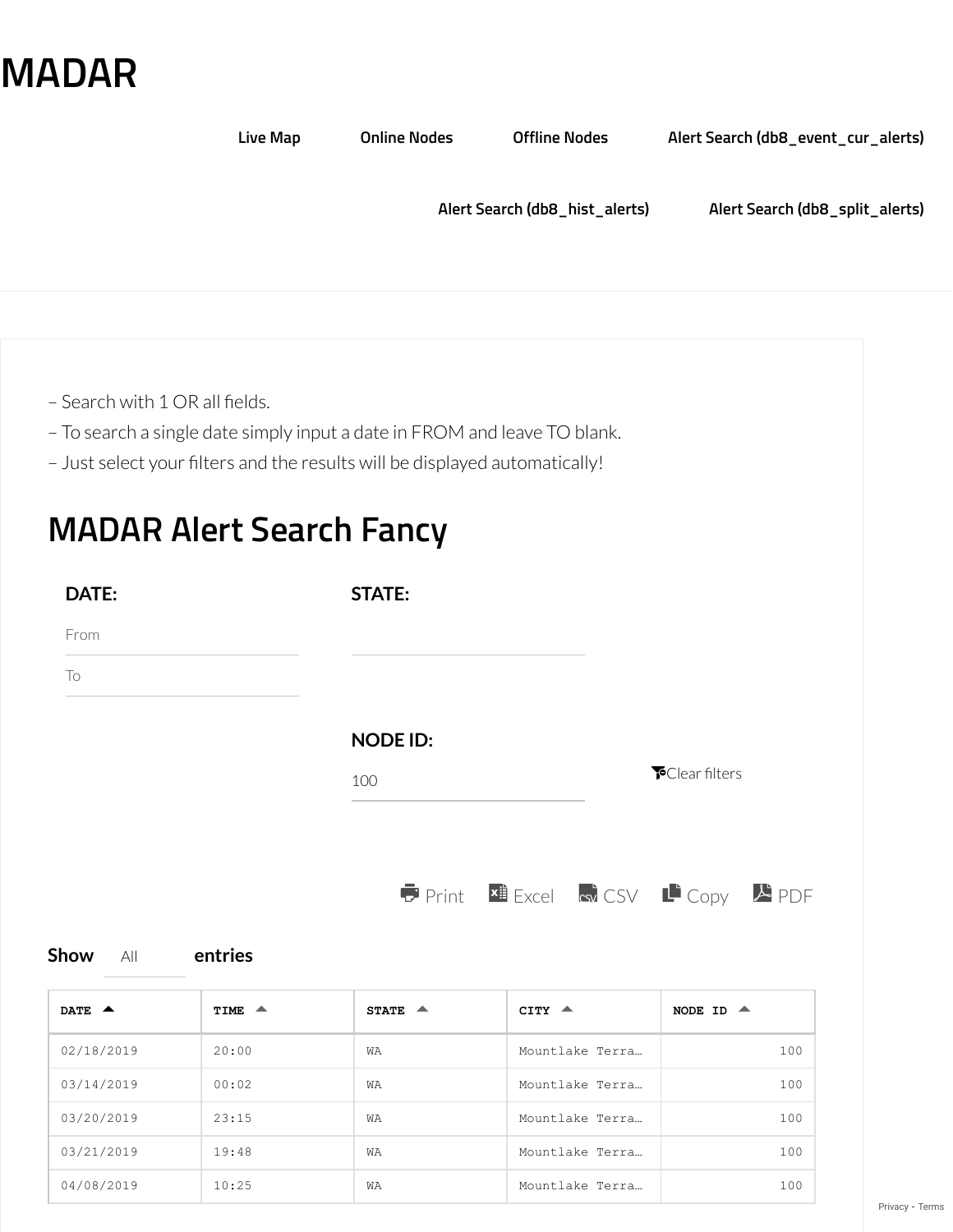| DATE $\triangle$ | TIME $\triangle$ | STATE $\triangle$ | $CITY \triangleq$ | NODE ID $\triangle$ |
|------------------|------------------|-------------------|-------------------|---------------------|
| 05/05/2019       | 16:41            | WA                | Mountlake Terra   | 100                 |
| 05/16/2019       | 10:18            | WA                | Mountlake Terra   | 100                 |
| 05/23/2019       | 19:13            | WA                | Mountlake Terra   | 100                 |
| 05/23/2019       | 07:38            | WA                | Mountlake Terra   | 100                 |
| 06/01/2019       | 23:57            | WA                | Mountlake Terra   | 100                 |
| 06/01/2019       | 23:49            | WA                | Mountlake Terra   | 100                 |
| 06/01/2019       | 23:38            | WA                | Mountlake Terra   | 100                 |
| 06/01/2019       | 23:30            | WA                | Mountlake Terra   | 100                 |
| 06/01/2019       | 23:27            | WA                | Mountlake Terra   | 100                 |
| 06/01/2019       | 23:26            | WA                | Mountlake Terra   | 100                 |
| 06/01/2019       | 23:21            | WA                | Mountlake Terra   | 100                 |
| 06/01/2019       | 22:56            | WA                | Mountlake Terra   | 100                 |
| 06/01/2019       | 22:49            | WA                | Mountlake Terra   | 100                 |
| 06/01/2019       | 22:30            | WA                | Mountlake Terra   | 100                 |
| 06/01/2019       | 22:26            | WA                | Mountlake Terra   | 100                 |
| 06/01/2019       | 21:55            | WA                | Mountlake Terra   | 100                 |
| 06/01/2019       | 21:54            | WA                | Mountlake Terra   | 100                 |
| 06/01/2019       | 21:51            | WA                | Mountlake Terra   | 100                 |
| 06/01/2019       | 21:45            | WA                | Mountlake Terra   | 100                 |
| 06/01/2019       | 21:18            | WA                | Mountlake Terra   | 100                 |
| 06/01/2019       | 21:03            | WA                | Mountlake Terra   | 100                 |
| 06/01/2019       | 21:00            | WA                | Mountlake Terra   | 100                 |
| 06/01/2019       | 20:17            | WA                | Mountlake Terra   | 100                 |
| 06/01/2019       | 20:11            | WA                | Mountlake Terra   | 100                 |
| 06/01/2019       | 20:10            | WA                | Mountlake Terra   | 100                 |
| 06/01/2019       | 20:00            | WA                | Mountlake Terra   | 100                 |
| 06/01/2019       | 19:32            | WA                | Mountlake Terra   | 100                 |
| 06/01/2019       | 19:30            | WA                | Mountlake Terra   | 100                 |
| 06/01/2019       | 19:19            | WA                | Mountlake Terra   | 100                 |
| 06/01/2019       | 17:26            | WA                | Mountlake Terra   | 100                 |
| 06/01/2019       | 17:23            | WA                | Mountlake Terra   | 100                 |
| 06/01/2019       | 17:21            | WA                | Mountlake Terra   | 100                 |
| 06/01/2019       | 16:34            | WA                | Mountlake Terra   | 100                 |
| 06/01/2019       | 14:56            | WA                | Mountlake Terra   | 100                 |
| 06/01/2019       | 14:51            | WA                | Mountlake Terra   | 100                 |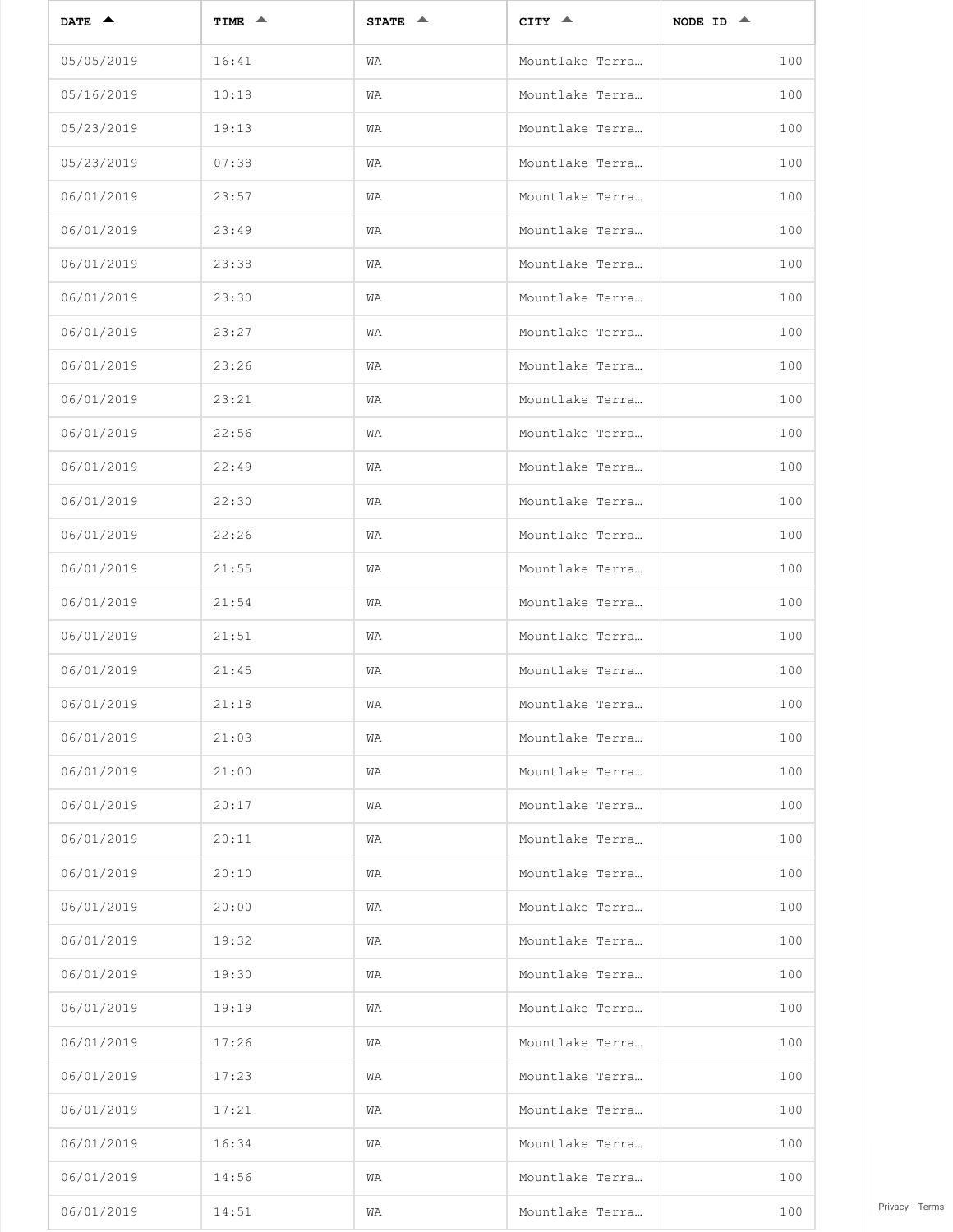| DATE $\triangle$ | TIME $\triangle$ | STATE $\triangle$ | $CITY \triangleq$ | NODE ID $\triangle$ |
|------------------|------------------|-------------------|-------------------|---------------------|
| 06/01/2019       | 14:24            | WA                | Mountlake Terra   | 100                 |
| 06/02/2019       | 02:31            | WA                | Mountlake Terra   | 100                 |
| 06/02/2019       | 02:26            | WA                | Mountlake Terra   | 100                 |
| 06/02/2019       | 01:39            | WA                | Mountlake Terra   | 100                 |
| 06/02/2019       | 01:39            | WA                | Mountlake Terra   | 100                 |
| 06/02/2019       | 01:38            | WA                | Mountlake Terra   | 100                 |
| 06/02/2019       | 01:15            | WA                | Mountlake Terra   | 100                 |
| 06/02/2019       | 00:58            | WA                | Mountlake Terra   | 100                 |
| 06/02/2019       | 00:43            | WA                | Mountlake Terra   | 100                 |
| 06/02/2019       | 00:26            | WA                | Mountlake Terra   | 100                 |
| 06/02/2019       | 00:25            | WA                | Mountlake Terra   | 100                 |
| 06/02/2019       | 00:19            | WA                | Mountlake Terra   | 100                 |
| 06/02/2019       | 00:11            | WA                | Mountlake Terra   | 100                 |
| 06/02/2019       | 02:58            | WA                | Mountlake Terra   | 100                 |
| 06/02/2019       | 03:16            | WA                | Mountlake Terra   | 100                 |
| 06/02/2019       | 03:40            | WA                | Mountlake Terra   | 100                 |
| 06/02/2019       | 04:03            | WA                | Mountlake Terra   | 100                 |
| 06/02/2019       | 04:41            | WA                | Mountlake Terra   | 100                 |
| 06/02/2019       | 05:07            | WA                | Mountlake Terra   | 100                 |
| 06/02/2019       | 05:12            | WA                | Mountlake Terra   | 100                 |
| 06/02/2019       | 05:34            | WA                | Mountlake Terra   | 100                 |
| 06/02/2019       | 05:39            | WA                | Mountlake Terra   | 100                 |
| 06/02/2019       | 05:49            | WA                | Mountlake Terra   | 100                 |
| 06/02/2019       | 06:04            | WA                | Mountlake Terra   | 100                 |
| 06/02/2019       | 06:06            | WA                | Mountlake Terra   | 100                 |
| 06/02/2019       | 06:07            | WA                | Mountlake Terra   | 100                 |
| 06/02/2019       | 06:08            | WA                | Mountlake Terra   | 100                 |
| 06/02/2019       | 07:03            | WA                | Mountlake Terra   | 100                 |
| 06/02/2019       | 07:55            | WA                | Mountlake Terra   | 100                 |
| 06/02/2019       | 07:57            | WA                | Mountlake Terra   | 100                 |
| 06/02/2019       | 07:58            | WA                | Mountlake Terra   | 100                 |
| 06/02/2019       | 08:45            | WA                | Mountlake Terra   | 100                 |
| 06/02/2019       | 09:01            | WA                | Mountlake Terra   | 100                 |
| 06/02/2019       | 09:03            | WA                | Mountlake Terra   | 100                 |
| 06/02/2019       | 09:21            | WA                | Mountlake Terra   | 100                 |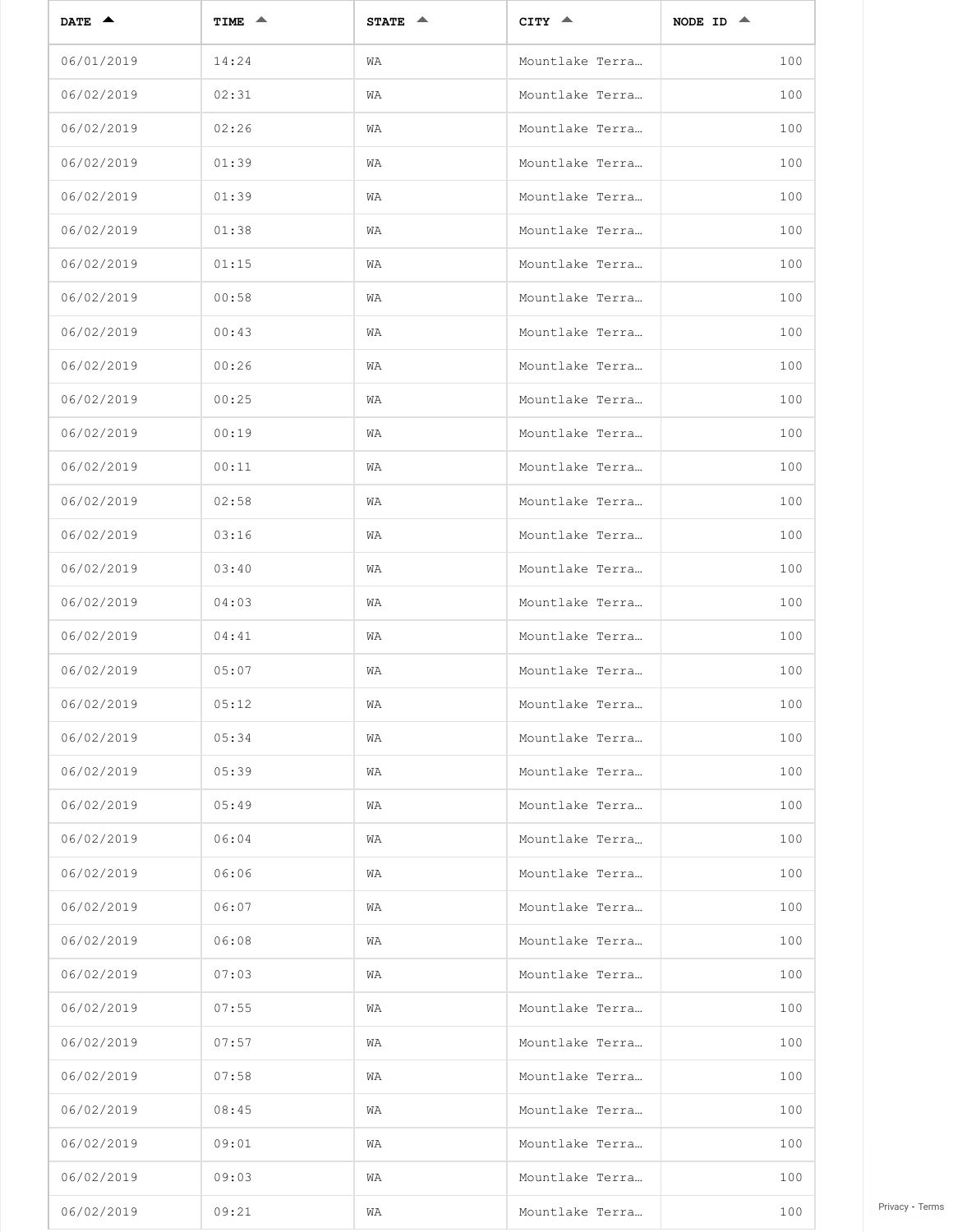| DATE $\triangle$ | TIME $\triangle$ | STATE $\triangle$ | $CITY \triangleq$ | NODE ID $\triangle$ |
|------------------|------------------|-------------------|-------------------|---------------------|
| 06/02/2019       | 09:23            | WA                | Mountlake Terra   | 100                 |
| 06/02/2019       | 09:24            | WA                | Mountlake Terra   | 100                 |
| 06/02/2019       | 09:55            | WA                | Mountlake Terra   | 100                 |
| 06/02/2019       | 10:37            | WA                | Mountlake Terra   | 100                 |
| 06/02/2019       | 12:21            | WA                | Mountlake Terra   | 100                 |
| 06/02/2019       | 12:27            | WA                | Mountlake Terra   | 100                 |
| 06/02/2019       | 13:04            | WA                | Mountlake Terra   | 100                 |
| 06/02/2019       | 13:05            | WA                | Mountlake Terra   | 100                 |
| 06/02/2019       | 13:38            | WA                | Mountlake Terra   | 100                 |
| 06/02/2019       | 13:49            | WA                | Mountlake Terra   | 100                 |
| 06/02/2019       | 13:54            | WA                | Mountlake Terra   | 100                 |
| 06/02/2019       | 14:24            | WA                | Mountlake Terra   | 100                 |
| 06/02/2019       | 14:57            | WA                | Mountlake Terra   | 100                 |
| 06/02/2019       | 14:57            | WA                | Mountlake Terra   | 100                 |
| 06/02/2019       | 14:59            | WA                | Mountlake Terra   | 100                 |
| 06/02/2019       | 15:01            | WA                | Mountlake Terra   | 100                 |
| 06/02/2019       | 15:09            | WA                | Mountlake Terra   | 100                 |
| 06/03/2019       | 07:51            | WA                | Mountlake Terra   | 100                 |
| 06/08/2019       | 02:49            | WA                | Mountlake Terra   | 100                 |
| 06/24/2019       | 01:52            | WA                | Mountlake Terra   | 100                 |
| 07/13/2019       | 18:36            | WA                | Mountlake Terra   | 100                 |
| 08/05/2019       | 22:39            | WA                | Mountlake Terra   | 100                 |
| 10/29/2019       | 22:37            | WA                | Mountlake Terra   | 100                 |
| 11/03/2019       | 02:17            | WA                | Mountlake Terra   | 100                 |
| 11/05/2019       | 09:48            | WA                | Mountlake Terra   | 100                 |
| 11/06/2019       | 07:42            | WA                | Mountlake Terra   | 100                 |
| 11/20/2019       | 04:26            | WA                | Mountlake Terra   | 100                 |
| 11/27/2019       | 11:25            | WA                | Mountlake Terra   | 100                 |
| 12/01/2019       | 04:28            | WA                | Mountlake Terra   | 100                 |
| 12/07/2019       | 23:38            | WA                | Mountlake Terra   | 100                 |
| 12/11/2019       | 15:56            | WA                | Mountlake Terra   | 100                 |
| 12/14/2019       | 14:36            | WA                | Mountlake Terra   | 100                 |
| 12/17/2019       | 03:48            | WA                | Mountlake Terra   | 100                 |
| 12/18/2019       | 11:35            | WA                | Mountlake Terra   | 100                 |
| 12/21/2019       | 07:43            | WA                | Mountlake Terra   | 100                 |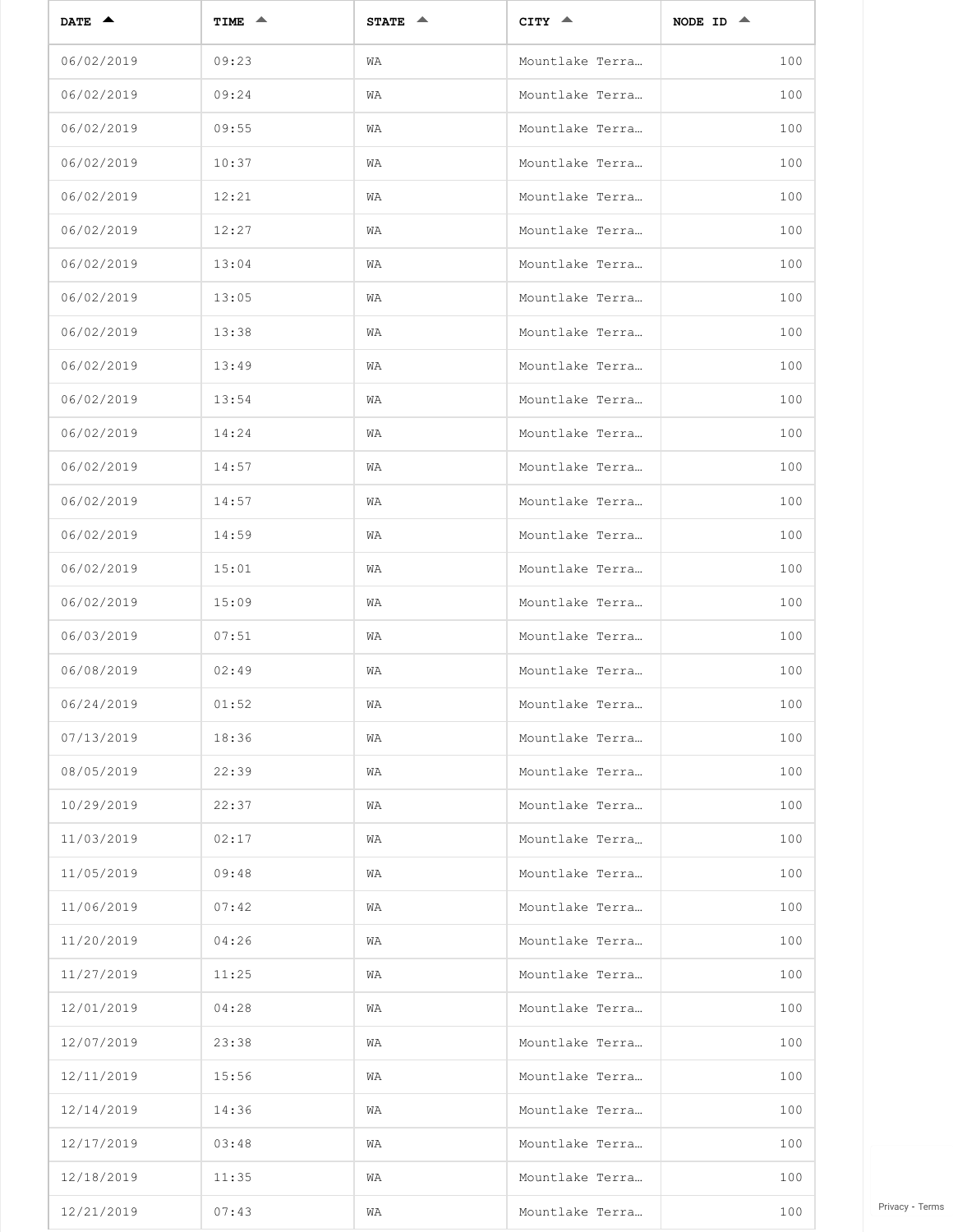| DATE $\triangle$ | TIME $\triangle$ | STATE $\triangle$ | $CITY$ $\triangle$ | NODE ID $\triangle$ |
|------------------|------------------|-------------------|--------------------|---------------------|
| 12/26/2019       | 15:21            | WA                | Mountlake Terra    | 100                 |
| 01/02/2020       | 11:12            | WA                | Mountlake Terra    | 100                 |
| 01/11/2020       | 11:40            | WA                | Mountlake Terra    | 100                 |
| 01/12/2020       | 13:37            | WA                | Mountlake Terra    | 100                 |
| 01/16/2020       | 11:25            | WA                | Mountlake Terra    | 100                 |
| 01/20/2020       | 05:10            | WA                | Mountlake Terra    | 100                 |
| 02/07/2020       | 11:25            | WA                | Mountlake Terra    | 100                 |
| 02/16/2020       | 23:49            | WA                | Mountlake Terra    | 100                 |
| 02/20/2020       | 08:50            | WA                | Mountlake Terra    | 100                 |
| 02/23/2020       | 00:26            | WA                | Mountlake Terra    | 100                 |
| 02/26/2020       | 07:47            | WA                | Mountlake Terra    | 100                 |
| 02/26/2020       | 11:42            | WA                | Mountlake Terra    | 100                 |
| 03/16/2020       | 21:13            | WA                | Mountlake Terra    | 100                 |
| 04/25/2020       | 10:25            | WA                | Mountlake Terra    | 100                 |
| 05/11/2020       | 18:52            | WA                | Mountlake Terra    | 100                 |
| 06/09/2020       | 07:00            | WA                | Mountlake Terra    | 100                 |
| 06/21/2020       | 06:24            | WA                | Mountlake Terra    | 100                 |
| 06/23/2020       | 22:09            | WA                | Mountlake Terra    | 100                 |
| 08/20/2020       | 12:05            | WA                | Mountlake Terra    | 100                 |
| 10/07/2020       | 19:21            | WA                | Mountlake Terra    | 100                 |
| 10/16/2020       | 06:07            | WA                | Mountlake Terra    | 100                 |
| 10/23/2020       | 16:20            | WA                | Mountlake Terra    | 100                 |
| 11/15/2020       | 01:04            | WA                | Mountlake Terra    | 100                 |
| 01/20/2021       | 09:00            | WA                | Mountlake Terra    | 100                 |
| 01/29/2021       | 09:14            | WA                | Mountlake Terra    | 100                 |
| 03/04/2021       | 11:07            | WA                | Mountlake Terra    | 100                 |
| 03/05/2021       | 05:17            | WA                | Mountlake Terra    | 100                 |
| 04/20/2021       | 11:51            | WA                | Mountlake Terra    | 100                 |
| 04/23/2021       | 10:07            | WA                | Mountlake Terra    | 100                 |

Showing 1 to 139 of 139 entries (filtered from 29,802 total entries)